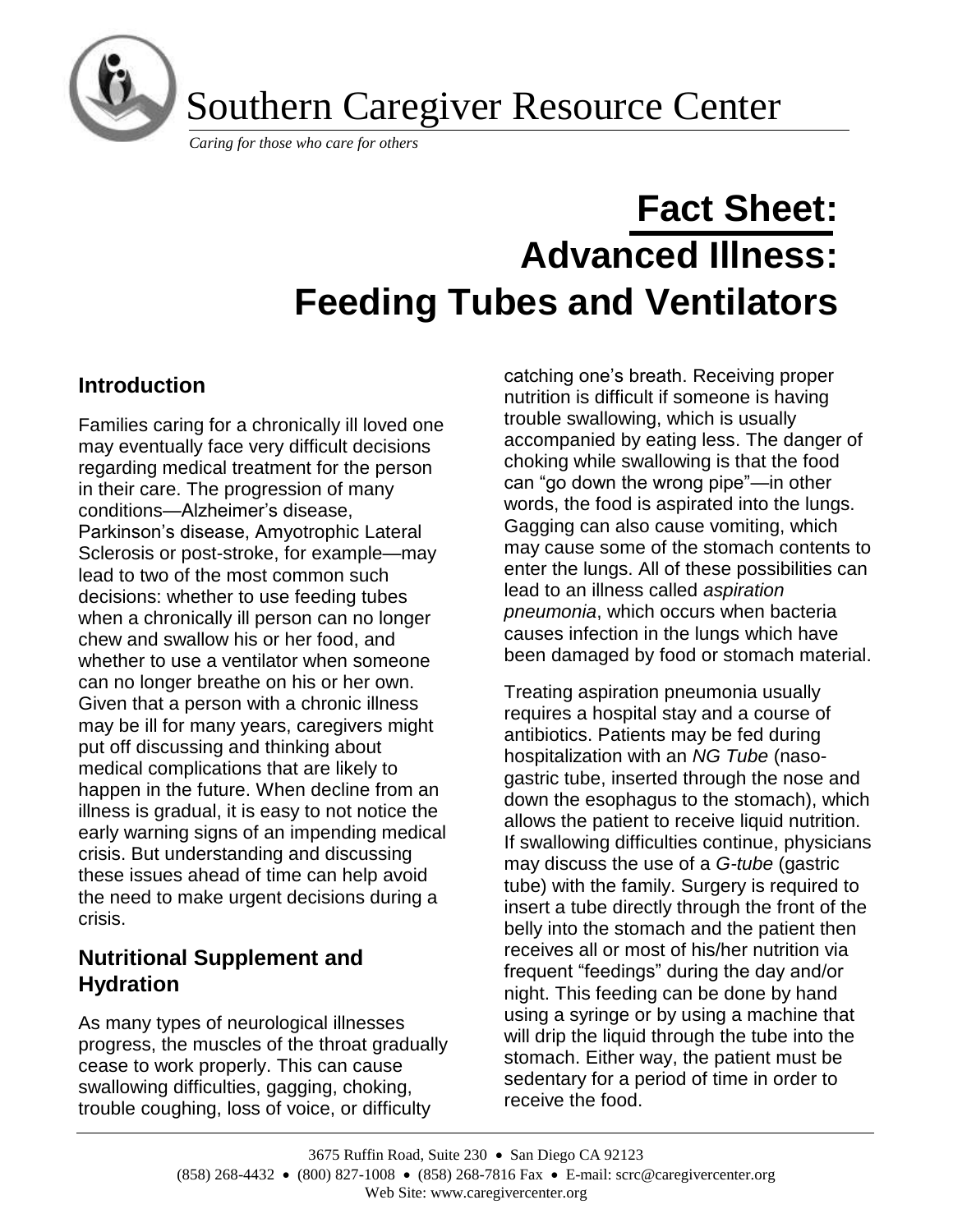With or without feeding tubes, patients can learn swallowing techniques to reduce the likelihood of aspirating. Caregivers can also help by preparing "thick liquid" diets (thin cream of wheat, mashed potatoes, thickened broths for example), that are easier to swallow, and by avoiding thin liquids and things that require chewing. Some people can enjoy eating small amounts this way, even when they are receiving their primary nutrition through a tube.

In many cases, feeding tubes help prevent illness and prolong life. In diseases like ALS, feeding tubes can be a normal part of treatment, as swallowing may be compromised before a person is in the end stages of the disease.

If someone has trouble swallowing and continues to eat or drink, the possibility of repeated incidences of aspiration pneumonia is high. The decision then becomes how to treat the resulting pneumonias (see "ventilators" below). Some patients truly miss the taste and experience of eating and find normal eating hard to give up. Patients with dementia and/or severe agitation may pull at the tube and/or pull it out, which might require sedation or restraints. And remaining sedentary for the time required to receive the feedings may be difficult.

There is some debate, for example, about whether feeding tubes actually extend life in end-stage Alzheimer's disease. For many, this is a quality of life issue, and they would prefer to not to live this way. Depending on the situation, people receiving tube feedings may not be able to avail themselves of hospice services.

If the family chooses not to insert a feeding tube, the patient and family may have decided that this person is in the final stages of the illness, and that they are now willing to allow death to occur. If the person is

totally unable to eat and does not use a feeding tube, the body will slowly shut down over a period of one to two weeks. Comfort measures are given, so the patient does not suffer, and hospice care can help the patient and family.

*Intravenous hydration* is the process of giving fluids using a tube in the veins. In the past, IV hydration was used to prevent death from dehydration, which was considered a painful way to die. We now know that gradual dehydration is not painful; rather, it brings a lessening of awareness about discomfort, so that the person slides naturally toward death. If the body is shutting down, it cannot rid itself of the excess fluids given by IV and thus the fluid builds up in the lungs and leads to shortness of breath. Dry mouth is treated more effectively with good mouth care than by IV fluids. With hospice care, it has been the practice not to give IV hydration when someone is close to death. Naturally, pain and other symptoms are still treated as they occur. As with a feeding tube in the advanced stages of an illness, IV hydration can prolong dying rather than prolong living.

## **How Does One Make These Decisions?**

When a person is diagnosed with a chronic and degenerative illness, it is important for the patient and family members to discuss these topics early in the illness, while the patient is still in a position to let family members know what his/her wishes are regarding these decisions—it is much more difficult to make a decision under the pressure of an acute episode. If the ill person has begun to choke when swallowing, it is a good time for the family, the patient, and, if possible, the physician, to discuss the "what ifs," and how to think about the choices, keeping in mind the patient's values. Consultation with clergy may also be helpful. (It is important that our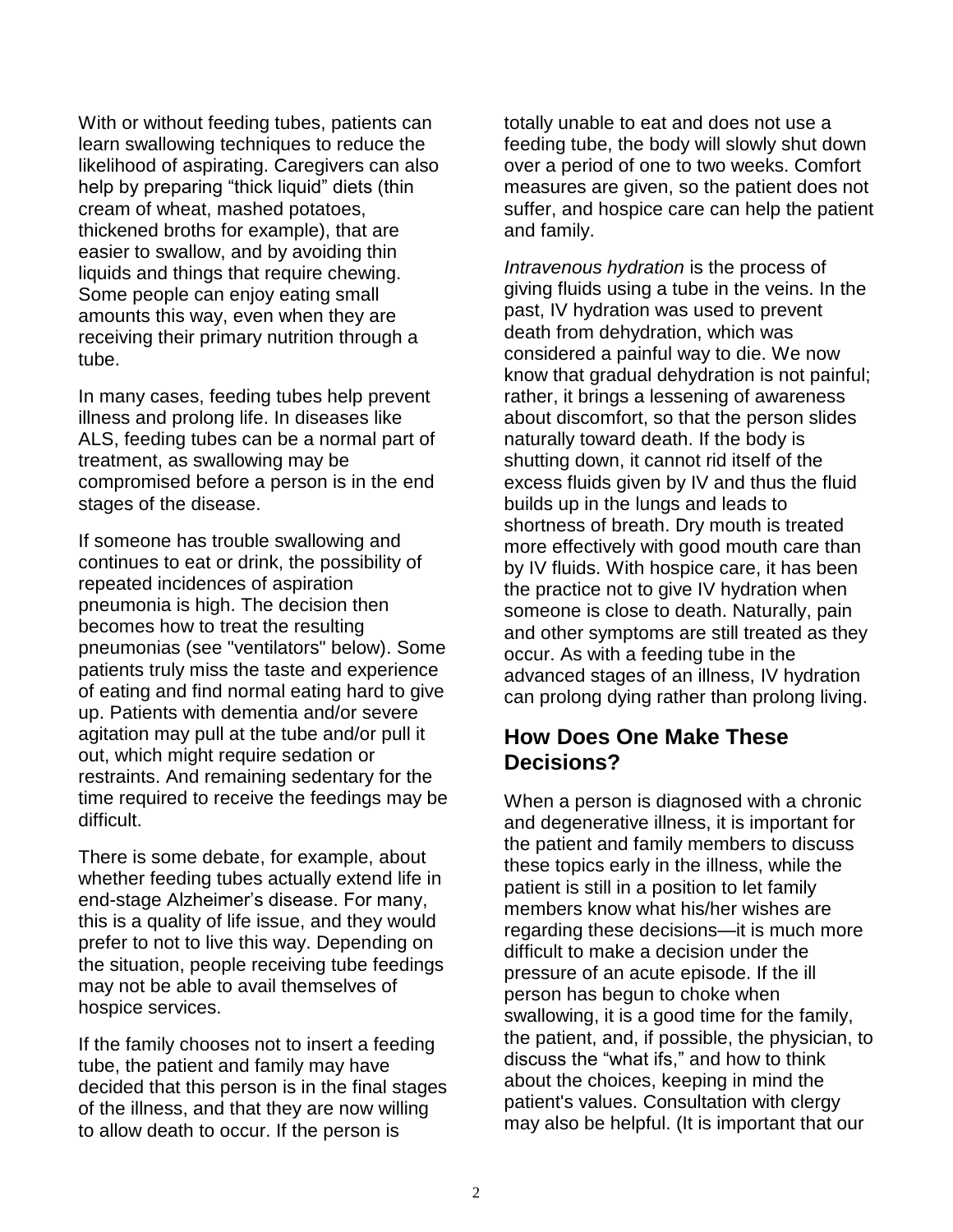loved ones know how we would come to a decision, remembering that decisions can be changed if needed, as none of us knows what we will really want until the time comes. Unfortunately, these decisions most often need to be made at a time when we can no longer state our preferences.)

See the fact sheets *Advanced Illness: [Holding On and Letting Go](http://www.caregiver.org/caregiver/jsp/content_node.jsp?nodeid=400)* and *[Holding a](http://www.caregiver.org/caregiver/jsp/content_node.jsp?nodeid=475)  [Family Meeting](http://www.caregiver.org/caregiver/jsp/content_node.jsp?nodeid=475) fo*r additional help.

# **Pneumonia and Ventilators**

One of the other choices a patient or family member faces is how to treat pneumonia. Many years ago, pneumonia was called "the old man's friend," as many people suffering from chronic illnesses ultimately died of it. This is no longer true, due to modern medicine's techniques to prevent and treat pneumonias.

Pneumonia, an infection involving the lungs, makes it difficult to breathe, causes pain, confusion and progressive weakness. There are two kinds of pneumonia—bacterial and viral. Bacterial pneumonia can be treated by antibiotics; viral pneumonia cannot. Aspiration pneumonia, the kind that can result from difficulty swallowing, is a bacterial pneumonia.

After a stroke or heart attack, or when a patient is in the final stages of an illness such as Alzheimer's disease, family members and the patient can choose not to treat pneumonia if it occurs. In this case, comfort measures to reduce pain and the distress of labored breathing would be offered, but antibiotics would not be given. Some people recover spontaneously under these circumstances; others die within a week or two.

With bacterial or viral pneumonia, as with initial treatment for a stroke or heart attack or when breathing is compromised by illness, one of the possible treatments

involves a ventilator, a machine that helps the person breathe. A ventilator requires a tube down a person's throat or through a tracheotomy (hole in the throat), also called intubating. When a person is put on a ventilator, it is not always known ahead of time whether it will be for a short or long term. Often a ventilator is used for a short time in treating pneumonia; the patient is then "weaned" off the machine and is able to breathe again on his/her own. Sometimes, however, people are too weak, or their illness is so progressed that they will never be able to breathe again on their own. The patient then faces the possibility of remaining on the machine for the rest of his/her life. Even people who have not discussed end of life issues may have expressed the desire to not be kept alive "on a machine;" generally, it is a ventilator they are referring to when they say this.

When someone cannot regain the ability to breathe on his/her own, the patient and family may have to decide whether or not to continue using the ventilator. The decision to stop is very difficult to make and, in making it, you may feel as if you have chosen to "kill" the person. However, like the use of nutritional supplements, use of a ventilator is also a quality of life decision. For some people, staying alive under these circumstances is not acceptable. One way patients and family members can ease the difficulty of this decision is to choose not to use a ventilator as treatment in the first place. Patients can make their wishes known about this through *Advanced Directives* and discussions with their physicians and family members.

Even with the best advanced planning, patients and family members often must make decisions in a crisis situation. It is natural, even reflexive, to make decisions to prolong life. However, quality of life measures are also important considerations. Each illness has a different course and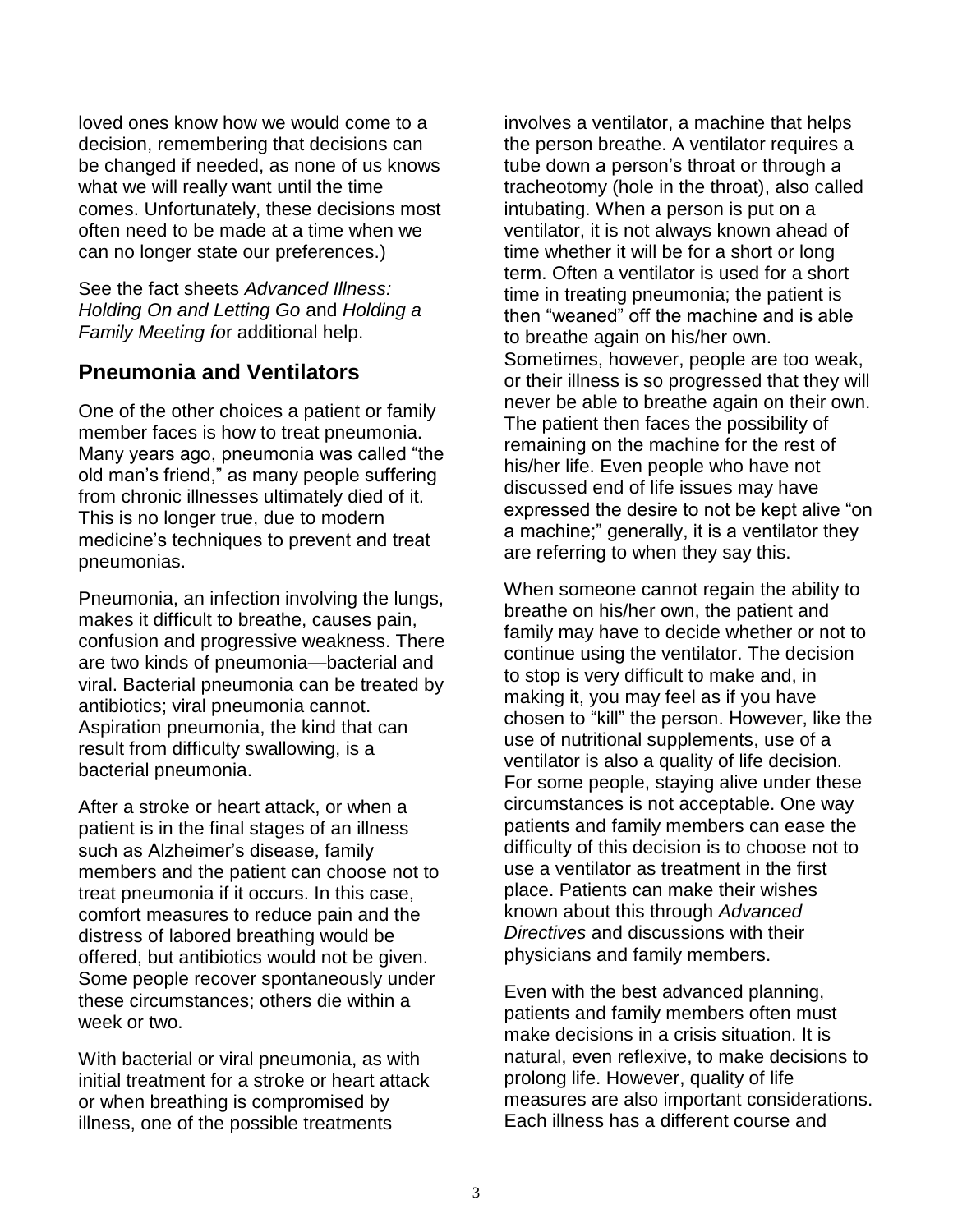being well informed about a loved one's particular illness can help with the decisionmaking process. When you know what the choices and consequences are, you can make a decision consistent with a loved one's wishes and values.

### **Credits**

JAMA, October 13, 1999, Vol. 282, No. 14, *Few Data on Tube Feeding for Patients with Dementia, A Review of Evidence*, Thomas E. Finucane, M.D., Colleen Christmas, M.D., Kathy Travis, M.D., pgs. 1365-1370, 1380.

*A Good Dying: Shaping Health Care for the Last Months of Life*, Joan K. Harrold, M.D., Joanne Lynn, M.D., Haworth Press, Inc, New York, 1998. Co-published in The Hospice Journal, Vol. 13, No 1, 2, 1998.

*This Far and No More*, Andrew H. Malcolm, Times Books, 1987.

*Dementia Care Practice Recommendations, Phase 3: End of Life Care,* Alzheimer's Association, [www.alz.org](http://www.alz.org/)

*Making Sacred Choices at the End of Life*, Rabbi Richard Address, Jewish Lights Publishing, 2000. [www.jewishlights.com](http://www.jewishlights.com/)

*Bioethics*, Thomas Shannon, ed. Paulist Press, 2009.

*Swallowing Problems*, Janis S. Lorman, Interactive Therapeutics, Inc, 1998. [www.alimed.com](http://www.alimed.com/)

*Casebook on the Termination of Life-Sustaining Treatment and the Care of the Dying*, Cynthia B. Cohen, The Hastings Center, 2005. [www.thehastingscenter.org](http://www.thehastingscenter.org/)

*Artificial Nutrition and Hydration and End of Life Decision Making,* Caring Connections, 2001, [www.caringinfo.org](http://www.caringinfo.org/)

*When Alzheimer's Steals the Mind, How Aggressively to Treat the Body,* NewYork Times, 5/18/2004

*The Feeding Tube Dilemma,* The Center for Bioethics and Human Dignity, 1/27/06, [www.cbhd.org](http://www.cbhd.org/)

*Handbood for Mortals: Tube Feeding*, www.growthhouse.org

"Palliative Excellence in Alzheimer's Care Efforts (PEACE**)",** *Journal of Palliative Medicine*, 4/6/2003, [http://www.ncbi.nlm.nih.gov/pubmed/128549](http://www.ncbi.nlm.nih.gov/pubmed/12854952r) [52r](http://www.ncbi.nlm.nih.gov/pubmed/12854952r)

## **Resources**

#### **Southern Caregiver Resource Center**

3675 Ruffin Road, Suite 230 San Diego, CA 92123 (858) 268-4432 | (800) 827-1008 (in CA) Fax: (858) 268-7816 E-mail: [scrc@caregivercenter.org](mailto:scrc@caregivercenter.org) Web site: www.caregivercenter.org

The Southern Caregiver Resource Center offers services to family caregivers of adults with chronic and disabling health conditions and is for residents of San Diego and Imperial counties. Services include information and referral, counseling, family consultation and case management, legal and financial consultation, respite care, education and training, and support groups.

#### **Family Caregiver Alliance**

235 Montgomery Street, Suite 950 San Francisco, CA 94104 (415) 434-3388 | (800) 445-8106 Web Site: [www.caregiver.org](http://www.caregiver.org/) E-mail: [info@caregiver.org](mailto:info@caregiver.org)

Family Caregiver Alliance (FCA) seeks to improve the quality of life for caregivers through education, services, research and advocacy. Through its National Center on Caregiving, FCA offers information on current social, public policy and caregiving